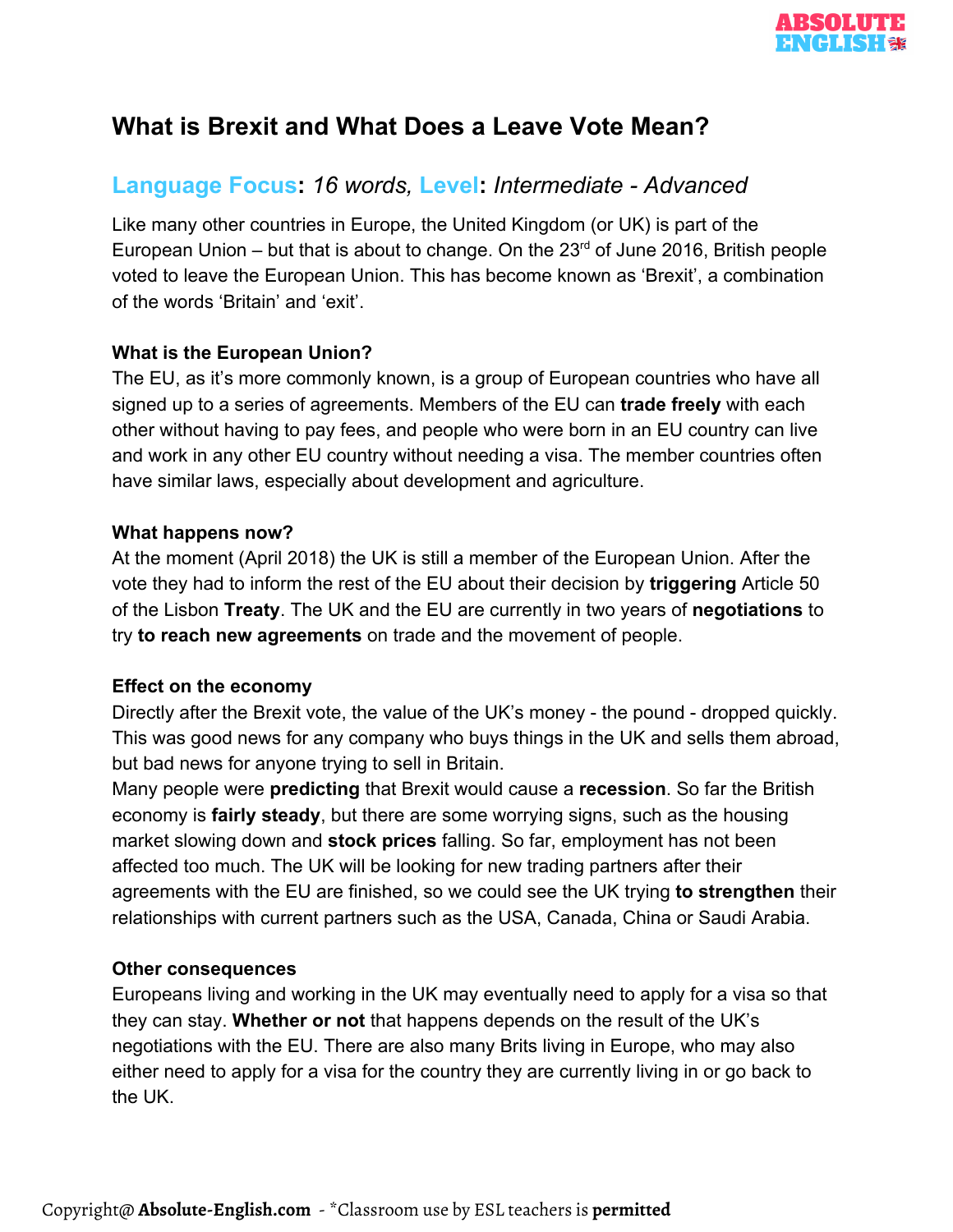

It is **unlikely** that Brexit will have much of an effect on tourist visas; the UK will still want tourists to visit the country and they already have a **reciprocal agreement** with many countries to allow its citizens visa-free entry.

The UK will soon be able to make its own laws on things previously controlled by the EU, such as fishing **quotas** or employment rights.

In the end, we won't know the real effects of leaving the European Union until the UK and the EU have finished negotiating, which will be several years from now. One thing is for sure; it is **in both the UK and Europe's best interests** to make sure the change is a **smooth** one.

# Language Focus : Vocabulary + Expressions

1. **trade freely** - to exchange good and services, do business together without paying taxes and tariffs.

**Freely** - (adverb) do sth without restrictions or limitations

- *- Countries in the EU can trade freely with each other.*
- *- Visitors from outside the EU cannot move freely in the EU. They need to have visas to visit the different countries.*
- 2. **triggering** Article 50 causing Article 50 to be used or enacted.
- 3. **Treaty** (noun) an agreement between two or more countries or states.
	- *- The two countries signed a peace treaty.*

4. **negotiations** - (pl noun) talks or discussions people have when they are trying to agree on something

- *- The negotiations between the two companies lasted for 3 weeks. Finally they agreed to work together.*
- 5**. to reach** new agreements to agree on an agreement / to agree to something after sometime
	- *- After 3 days of negotiations the two companies reached a deal.*

6**. Predicting** - saying what will happen in the future

**To predict** (verb) - to try to say what will happen in the future

- *- No one predicted the economic crisis in 2008.*
- 7. **a recession** a period of time when the economy declines.
	- There is a **recession** happening in many countries in Europe.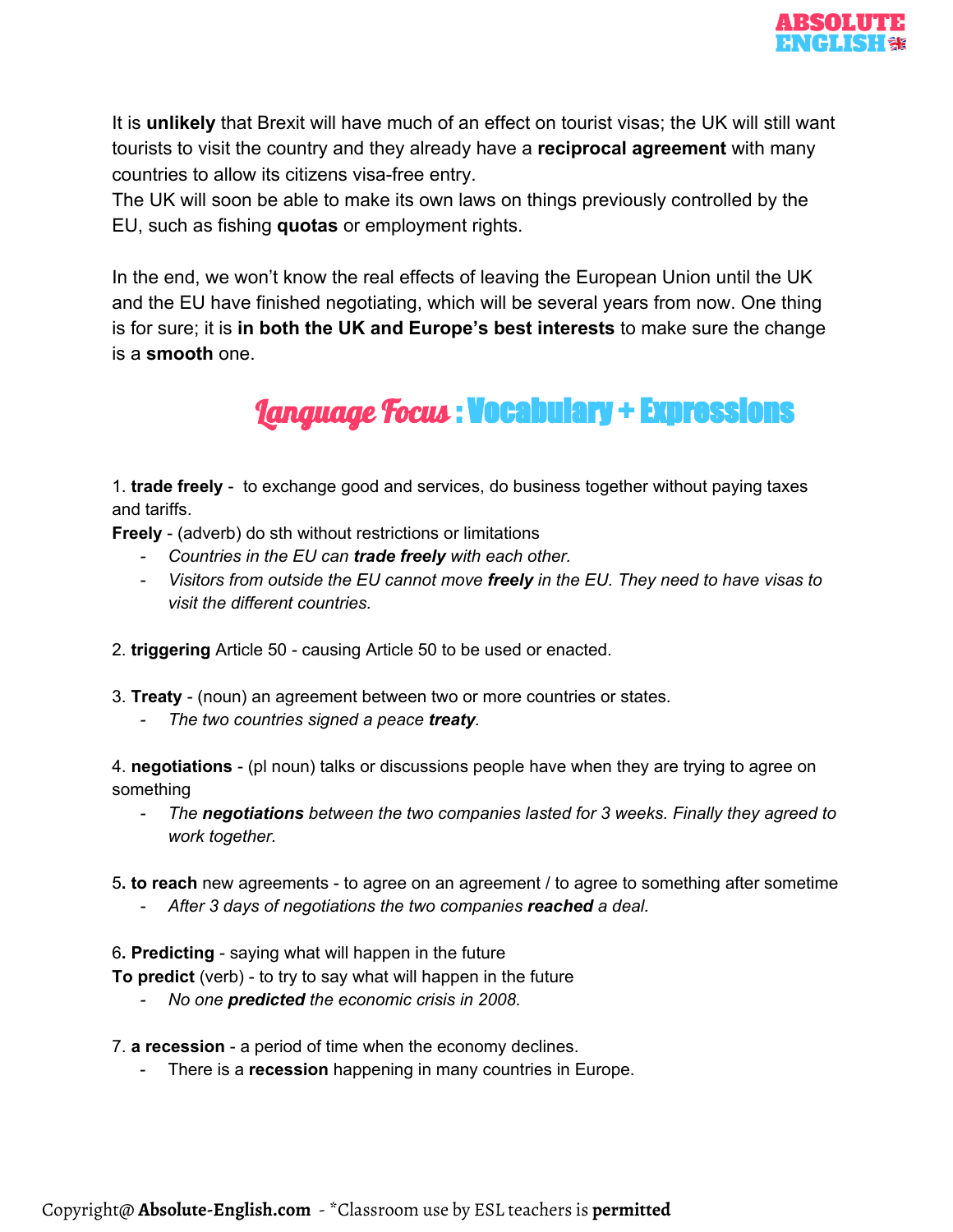

8. the British economy is **fairly steady** - quite stable and secure

**Fairly** - (adverb) quite , rather

**Steady** - (adjective) stable, not balanced or moving (sth physical) / consistent, secure, unchanging (job, economy)

- *- The table is steady so it doesn't move a lot.*
- *- The new restaurant in town is nice but it is fairly expensive.*

9. **stock** prices - pieces of company, group of shares, sold on the stock market

- *- My friend owns some stock in Facebook.*
- 10**. to strengthen** to make sth stronger
	- The government said that investing in industry will **strengthen** the economy.

11. **Whether or not that happens** - it will happen or it won't depending on the result of sth else **Whether - if, or not**

- My sister got offered a new job but she doesn't know whether to accept it or not. (if she *should accept it or if she shouldn't accept it)*
- 12. **Unlikely** not probable, sth probably won't happen
	- *- England are unlikely to win the world cup.*

13. **reciprocal** agreement - an agreement where two people or groups agree to give each other the same treatment, benefits or advantages.

*- Ireland and England signed a reciprocal agreement to to allow people to travel without a passport between the two countries.*

14. fishing **quotas** - official limits of fish that you can catch

**quotas** - official limits or fixed number of things

- Canada has a **quota** on immigration every year. (*there is a limit on how many people can enter Canada to live and work*)

15. **in both the UK and Europe's best interests** - it will benefit the UK and Europe **to be in sb's best interest to do sth - (**expression**)** it benefits sb to do sth

*- My parents told me it is in my best interest to be polite to my teacher.*

16. a **smooth** one - (adjective) easy, without any problems \*It is more normal to use the adverb 'Smoothly'

**Smoothly** - (adverb) without problems or difficulties

*- My exams went smoothly.*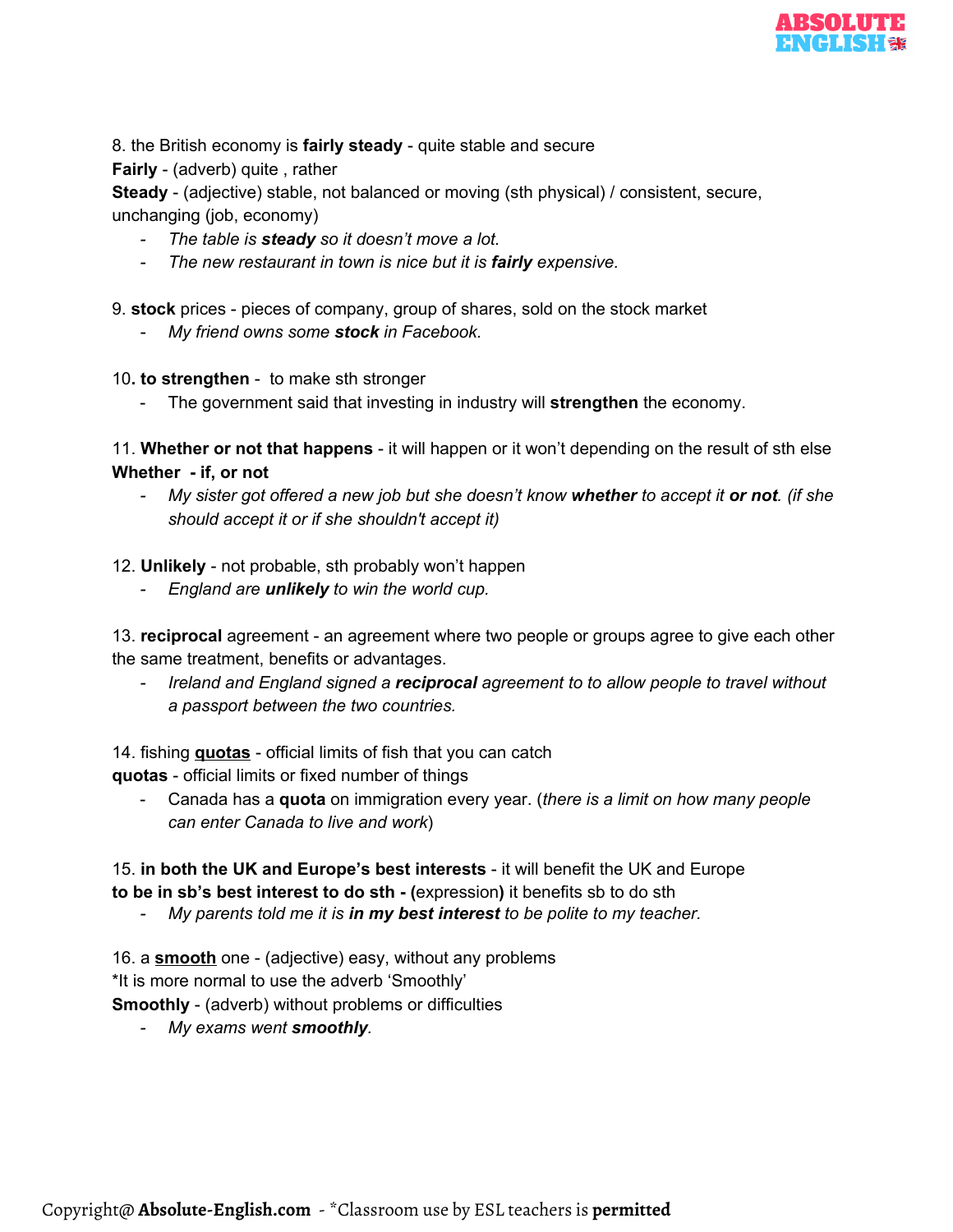

# **Language Focus: Exercises**

### **Comprehension Questions**

*Find the answers to these questions in the article..*

- 1. What is Brexit?
- 2. Why is it called 'Brexit'?
- 3. How did the UK inform the rest of their decision?.
- 4. What negative effects has the Brexit vote had on the British economy?
- 5. What is the consequence of Brexit relating to the movement of people?

### **Comprehension Questions: True or False ?**

*Say whether the following statements are true or false. If they are false, say why.*

- 1. By triggering Article 50 of the Lisbon Treaty, the UK was immediately no longer part of the EU.
- 2. The drop in value of the pound had a positive effect for some companies.
- 3. After the Brexit vote, the UK has entered into a recession.
- 4. The UK is trying to find new trade partners outside of Europe.
- 5. Brexit means that all tourists going to the UK will need a visa.
- 6. One benefit of Brexit is that the UK can make its own laws relating to employment rights.

### **Complete the sentences: EXERCISES**

*Complete these sentences with a highlighted word or phrase from the article.*

- 1. My sisters and I bought my dad a present for his birthday but I don't know **……………………..** he will like it. (*if he will or will not*)
- 2. Bob used to work a few times per month but now he has a **…………** job in a company. (*secure, stable*)
- 3. It **……………………………** to learn English if you want to work in international business. (*it will benefit you*)
- 4. The police operation went **…………** and the criminals were arrested. (*without problems or difficulties*)
- 5. The weatherman said it is **…………** to snow tomorrow. (*not probable)*
- 6. Some people believe that they can **…………** the future. (*say what will happen*)
- 7. I **…………** an agreement with my boss where I can work 2 days from home and 3 days from the office. (*made, agreed*)
- 8. Lifting weights in the gym will **…………** your muscles. (*make stronger*)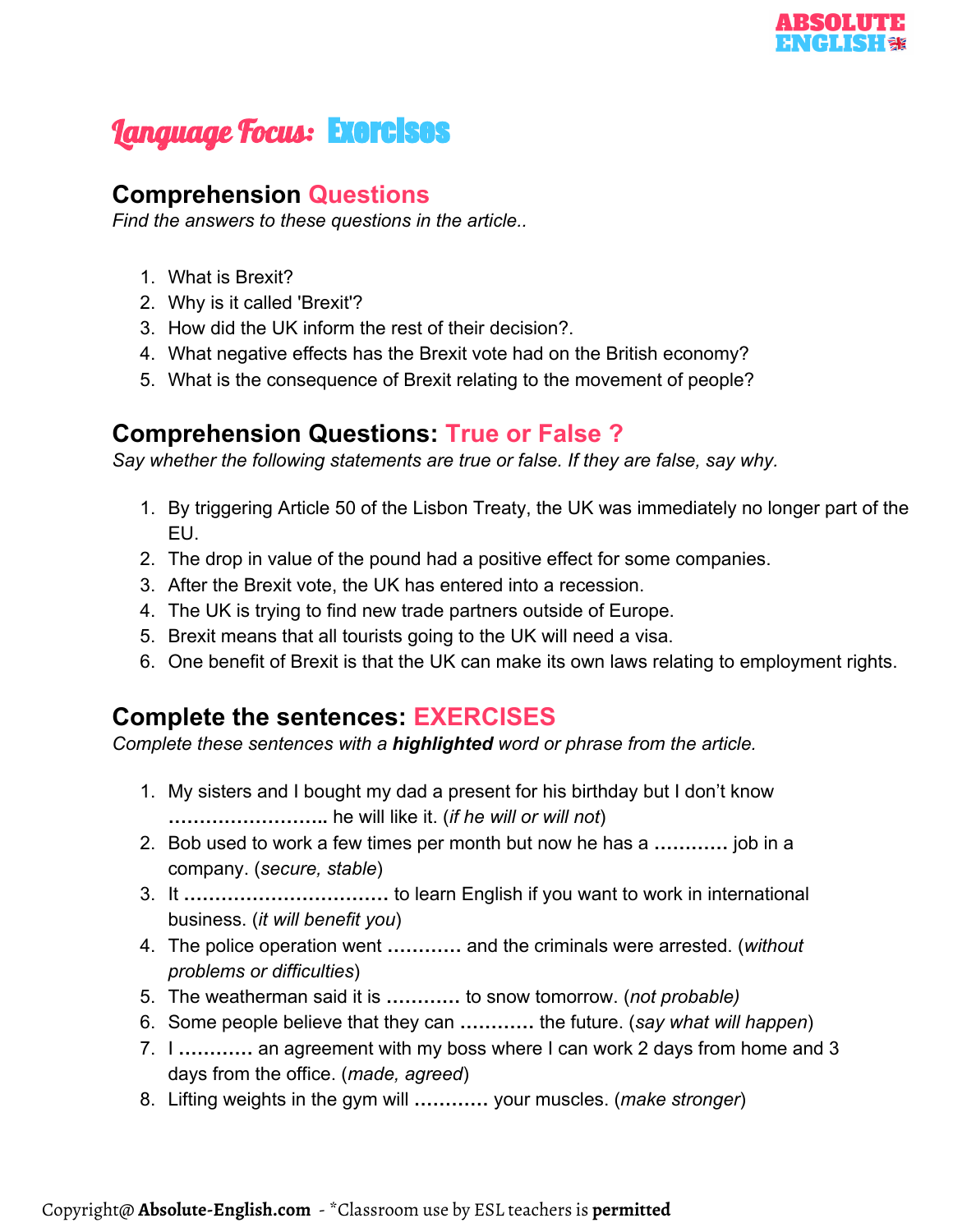

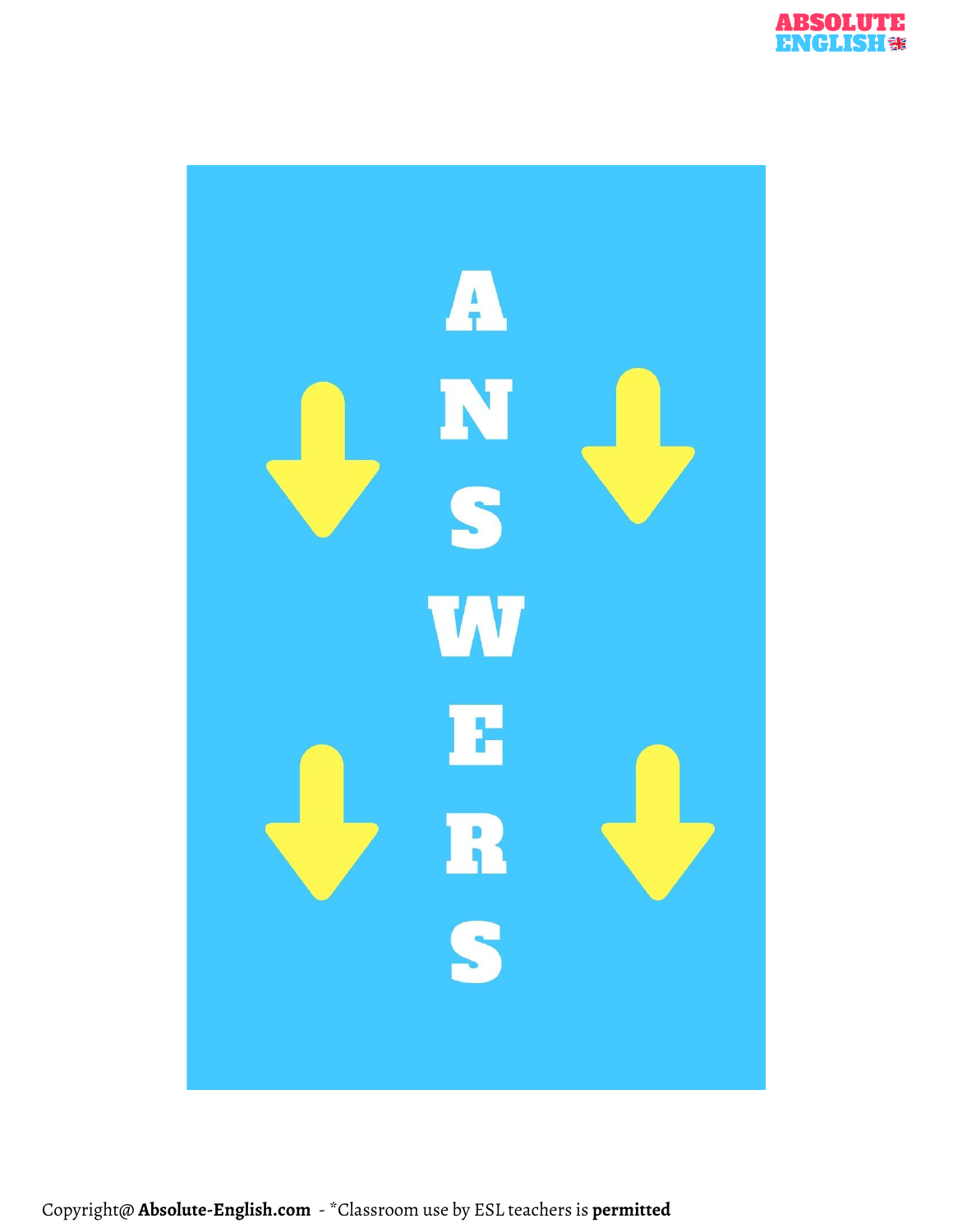# ANSWERS SHEET

## **Comprehension Questions: ANSWERS**

- *1. British people voted to leave the European Union.*
- *2. 'Brexit', a combination of the words 'Britain' and 'exit'.*
- *3. They informed the rest of the European Union by "…triggering Article 50 of the Lisbon Treaty".*
- *4. ...the value of the UK's money the pound dropped quickly...the housing market slowing down and stock prices falling.*
- *5. Europeans living and working in the UK may eventually need to apply for a visa so that they can stay...There are also many Brits living in Europe, who may also either need to apply for a visa for the country they are currently living in or go back to the UK.*

## **True or False ? : ANSWERS**

- 1. FALSE: Article 50 triggered the two years of negotiations between the UK and EU.
- 2. TRUE
- 3. FALSE: So far the British economy is fairly steady.
- 4. TRUE
- 5. FALSE: The UK already has reciprocal agreements with many countries to allow its citizens visa-free entry.
- 6. TRUE

## **Complete the sentences: ANSWERS**

- 1. My sisters and I bought my dad a present for his birthday but I don't know **whether or not** he will like it. (*if he will or will not*)
- 2. Bob used to work a few times per month but now he has a **steady** job in a company. (*secure, stable*)
- 3. It **is in your best interest** to learn English if you want to work in international business. (*it will benefit you*)
- 4. The police operation went **smoothly** and the criminals were arrested. (*without problems or difficulties*)
- 5. The weatherman said it is **unlikely** to snow tomorrow. (*not probable)*